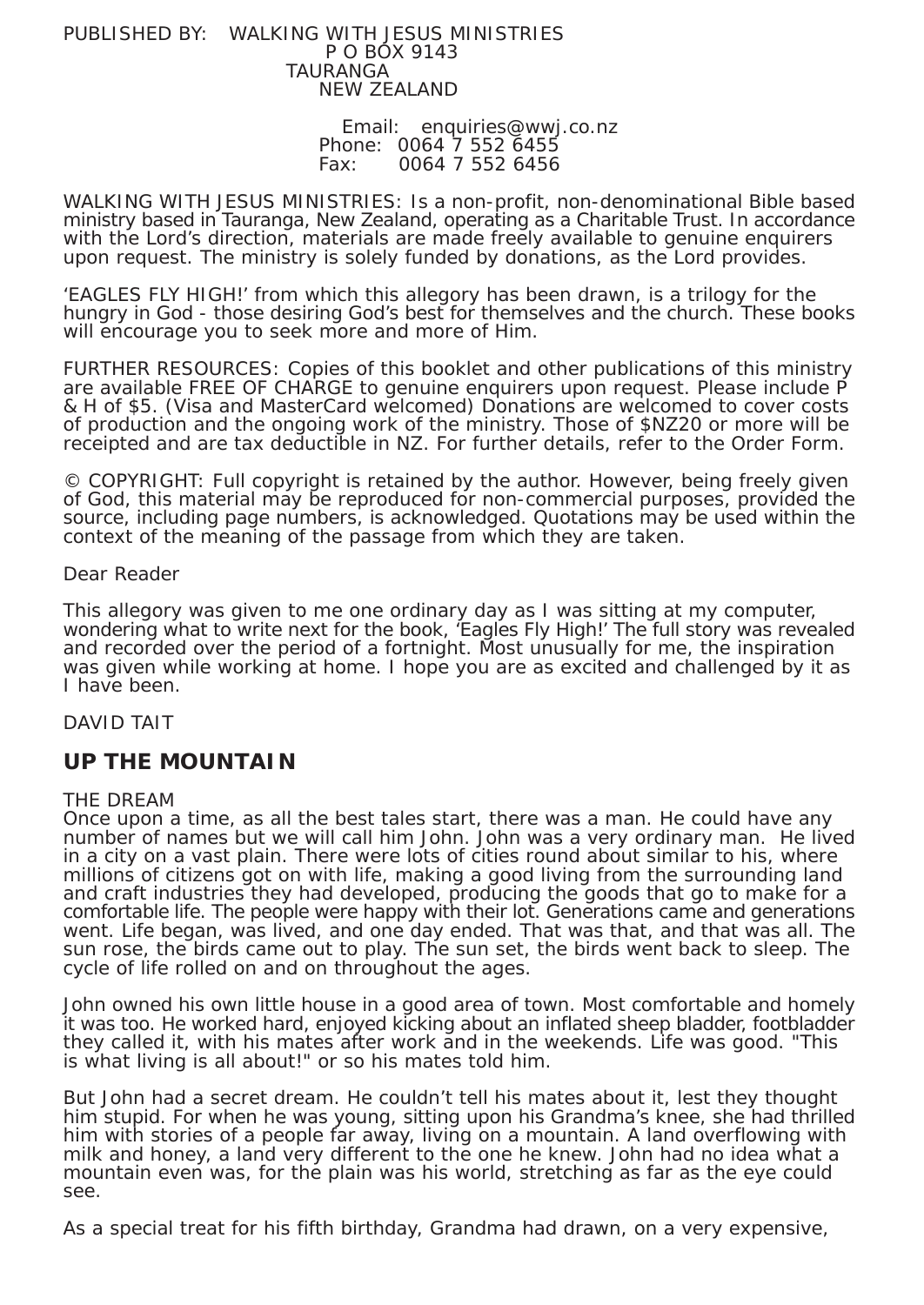special piece of papyrus, a picture of the mountain of his and her dreams. For she had once been to the mountain, returning solely to share her discoveries with others. How sad she was, that so few were interested in hearing and even fewer in going to see for themselves. For life was pretty good, you see, right here on the plains.

But John treasured that present like no other. He knew that one day, he would search out this mountain and experience for himself, the wonders of her stories.

The inevitable happened and Grandma died. What would he do? Let his dream die with her? No. He would find the mountain! So John quickly 'rushed up' a designer sack with shoulder straps to make carrying the load easier on a long journey, good at design and stitching as he was. (men did these things in those days – women carried the burdens – still do, some say!) Named it a rushsack. After filling it with the needs of his journey, including his precious papyrus picture, off he went. Didn't tell his mates though, for they would only have laughed at him!

### **THE JOURNEY**

He journeyed from city to city, showing people his picture, asking everyone he met if they had seen the mountain. But no one had. The cities themselves were interesting enough, for each had a different philosophy on life, but none excited him as much as his precious Grandma's stories. After several weeks of seemingly purposeless wanderings, John felt down in the dumps, wondering whether the journey was worthwhile. His rushsack seemed particularly heavy that day. "Perhaps I would have been better off staying at home, playing footbladder with my mates," he thought, in a moment of pensive reflection. But the dream he had so blissfully nurtured over the years was so strong that he convinced himself, "I must go on. I can't give up yet!"

Heading down the road, he caught up with another traveller, a kindly looking soul. As they pounded the dirtments, (for paving had not yet been thought of) passing the time of day, John, rushsack on his back, mentioned his search for the mountain. His friend's face lit up like a lantern. You want to go to the mountain, he exclaimed! I am heading that way too. And what's more, I have a map. I can show you the way. John was ecstatic! His dream was about to come true!

Together, they headed down the road at an increased pace. They were on their way to the mountain! The way John's newfound friend talked about the mountain was truly inspirational. John couldn't wait to get there! After a few more days of dirtment pounding, John's friend suddenly stopped. "Look over there", he cried. "The mountain! I can see the mountain!" John squinted. (the only treatment for short sightedness in those days.) He squinted again. Yes, there it was! As one, the two of them jogged off down the road. Running would have made the story sound a lot more impressive, but the mountain was still 30,000 paces away, their rushsacks were heavy, and we don't want them to collapse through exhaustion before they get there, do we? Would ruin a good story!

As they arrived at the foot of the mountain, John could see all the awe inspiring, craggy magnificence his grandmother had spoken about those many years ago. It was as if he was coming home. John was just so happy, he gave his friend a big hug. (men were allowed to hug then! Today too actually!) "Thankyou for showing me the way," he cried. It was a really emotional moment. He didn't care about his tears, though real men, even then, were not meant to cry!

At the foot of the mountain there was a river, deep and wide. "How do I get across?" John asked his friend. "For it is too deep to wade and the current is so strong." "There is a way" his friend replied gently. "A bridge. Come, let me show you." So he led John round a bend in the stream towards the bridge. As they got nearer, John's friend stopped. "I have to leave you here," he said with a sigh. "For we all have to make our own journey onto the mountain." As John watched with amazement, his friend was transformed. Light glowed over his whole body. A thousand candle power! Wings sprouted on his back. He rose gracefully into the sky. "Don't worry, I will be on the mountain too, keeping an eye on you," he said comfortingly, disappearing into the sunset.

John, walked towards the bridge, astounded. "What else is going to happen today! Well, I have dreamed of this moment for so long, I can't back off now," he thought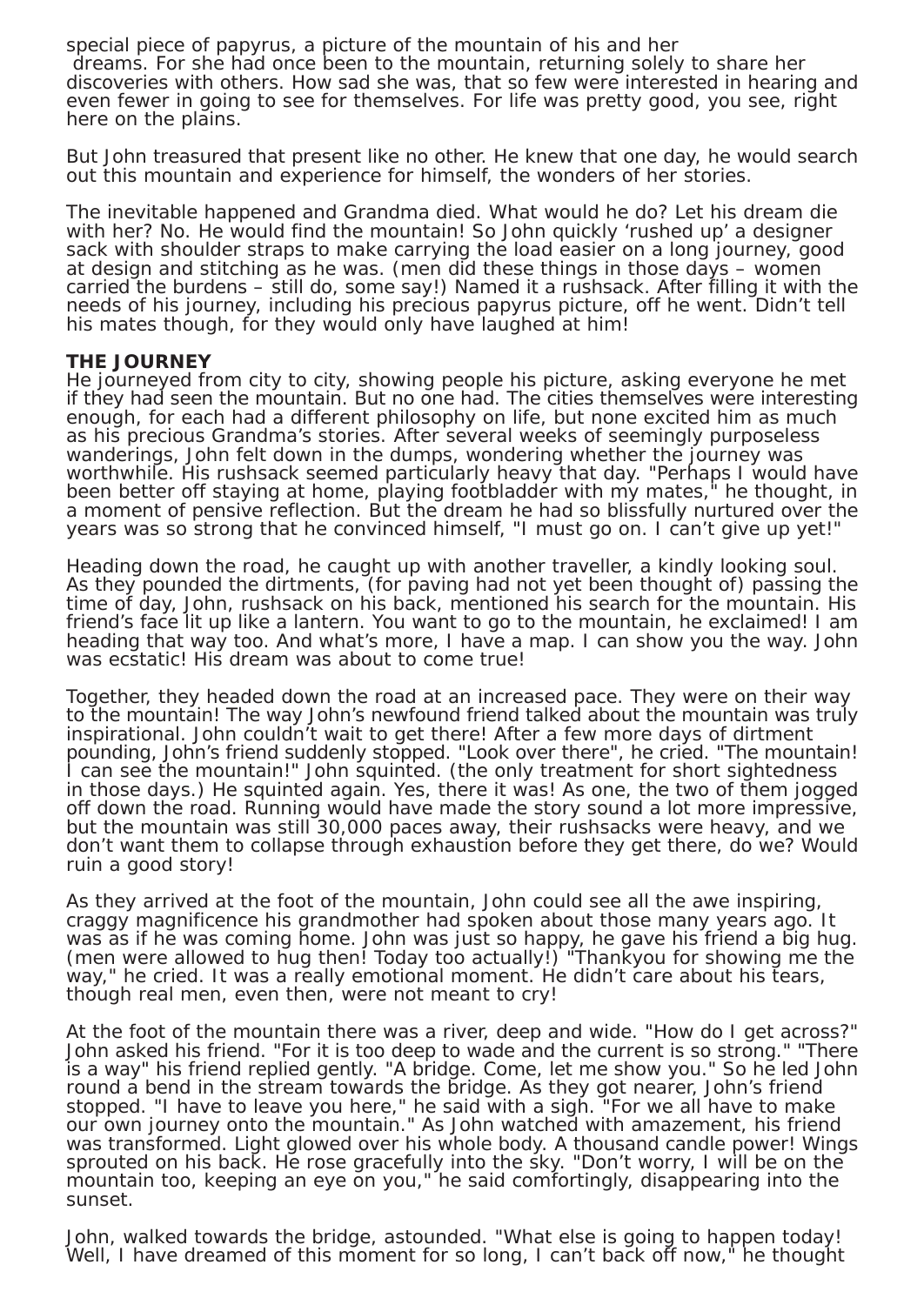# to himself.

 "Can I be your guide?" asked the man at the bridge. A man like he had never seen before. So kindly and merciful, yet strong at the same time. It was impossible to explain. "I would like to go across the bridge to the mountain," John requested quietly. "My Grandma told me how wonderful it

 is, and I would like to experience it for myself." "Have you got your toll?" the Guide asked gently. Now John knew what he was talking about, for tolls and tax gathering are as old as history itself. "So, how much is it to get across?" "It costs nothing to cross over the bridge my son, your ticket is my free gift to you. But, be warned, to climb the mountain will cost all that you have." "That's okay with me," John said quickly, so keen to get across. "Okay, let me take you by the hand, for the bridge is narrow and I wouldn't want you to fall off, after having come all this way." "How does he know how far I have come," John thought to himself. "He seems to know me better than I know myself!"

So John held out his hand, letting the Guide take him over the narrow bridge, into the land of his dreams. Halfway across, glancing down for a quick look at the water, John gasped with amazement, for the river was flowing blood red! Surprises abound for our intrepid traveller!

Upon recovering his composure, John looked up and down the bridge itself exclaiming! "It's made like a giant cross. Criminals are normally hung on these. The Guide doesn't look like a criminal, though!" "The cross is mine, the blood in the river is mine," said the Guide gently, again reading his mind. "It is the toll I paid to get you across." "Thanks so much," John exclaimed, staggered by the ease with which the Guide understood his thoughts. As they stepped off the bridge, he turned to John saying, "I have to leave you now to go back and bring others across. But I am leaving you with another friend to 'show you the ropes' of my kingdom. You can't see him, but he is now inside you. Just ask in your mind anything you want to know, and he will tell you." Naturally, John thought this to be completely weird, but then, so was everything else about this place. The Guide obviously knew what he was talking about though, so he thought he might try it sometime. Bidding his Guide farewell, John headed off on a journey of exploration, keen to experience all that Grandma had thrilled him with, those many years ago, as he sat on her knee. "Great days, they were," he reminisced. "But now, I can experience it all for myself!"

## **'TWEET TWEET'**

John was more excited than he had ever been in his whole life! Caused him to jump up and down with great glee! Hopped higher than he had ever managed before. That's funny he thought. Must be the adrenaline! He turned round and looked at the trees. "Boy o boy, they seem massive!" He

looked and he looked and he looked again. But his focus of attention was not now on the trees but a lot closer, to his face in fact. Before his very eyes, his nose was growing longer and longer and longer and joining up with his mouth! "Must be hallucinating," he squawks to himself. "All the excitement you know." So he waved his arms round in a circle, to relax his body and brain. "Hey, something's not right here," he thought to himself. "I feel as free as a bird on the breeze. Wait a minute! I am a bird on the breeze! And I am about to hit that……" Thud! John's world suddenly went black.

Gingerly, he woke up, as if from a dream. "What's happened? Surely not! It can't be! It can't …. b-b-be! B-b-but it is! I am a bird! A sparrow, even! What has become of me! Grandma never told me about this!" John looked for his rushsack but it had gone. No more jellypeas he said sadly to himself. (For no one had yet had the brilliant marketing idea of trebling their size and changing them into a bean shape, selling for four times the price! An idea that turned this 'has bean' 'sweet pea', into one of the world's sweetest, succulent success stories!)

"Well, I guess I had better make the best of it," he thought sparrowfully. Flapping his new found wings he yawed his way up into the tree that had so rudely stepped out into the path of his first flight! After a perfect two foot landing on a high branch, a fine chirpiness feeling nested over him. "This is a birds eye view," he exclaimed. "Well, it is for us sparrows," said a chipper voice next to him. John looked around and there was this very nice lady sparrow, twirling her beak in a classic sparrow smile. "Welcome to the mountain," she said sweetly. "Can I take you under my wing, metaphorically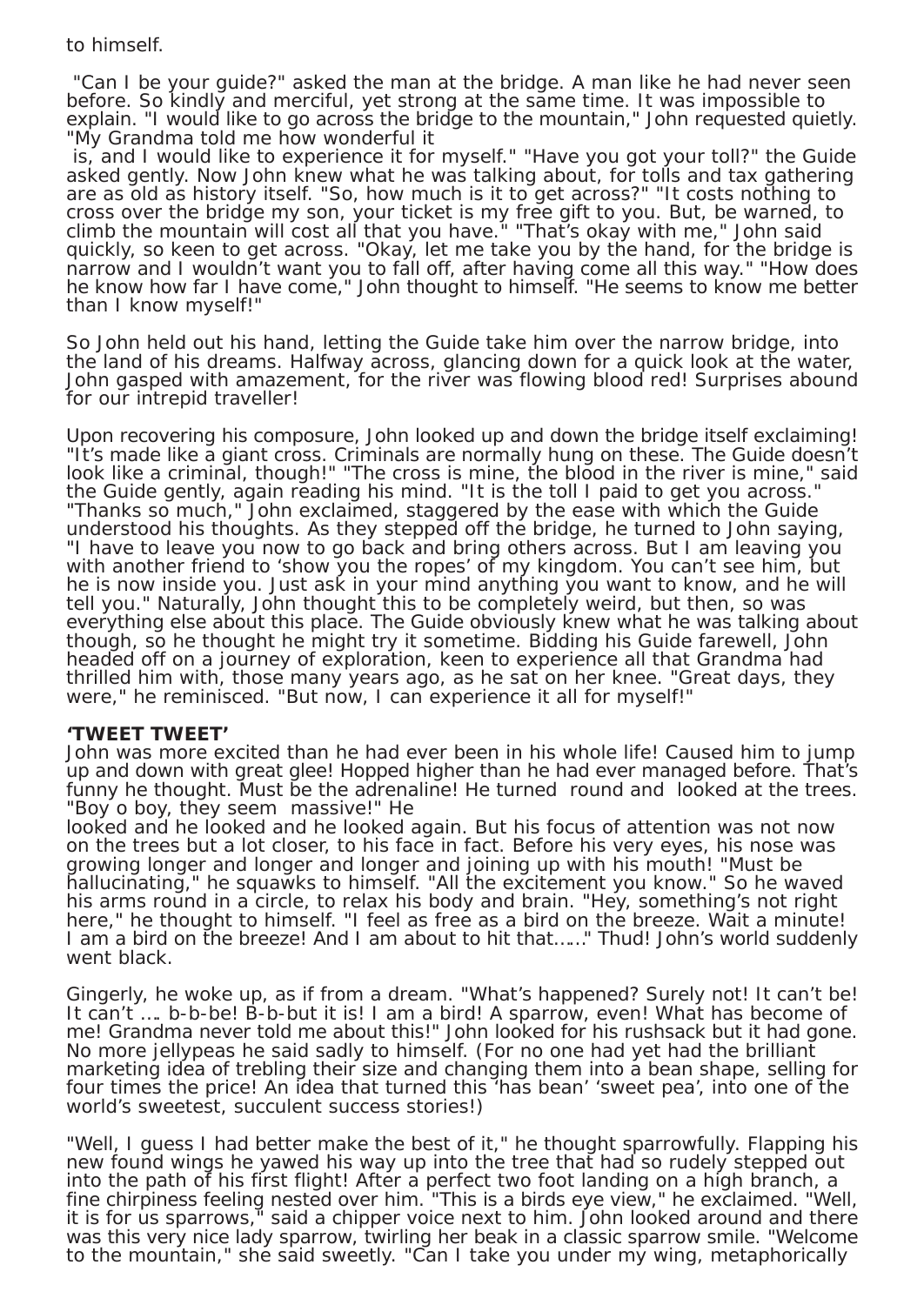speaking of course!" she said blushingly, embarrassed by her little joke. "What a good idea," John replied, "For this is all very strange to me." "By the way, my name is Jill," said Jill. "And mine is John," said John, pleased to have the introductions done with. For he wasn't too practised in introductions to beautiful 'birds' of the opposite sex!

So Jill winged John on a guided tour of the mountain. He really enjoyed the freedom of flying, being able to get from point to point, 'as the sparrow flies.' "Flying is certainly easier than climbing," he thought to himself. Jill was obviously really at home. "There are two groups of us here" she informed John tweetingly. "The Sparrowditionalists, who have been here the longest and the Sparrangelicals, real enthusiasts for the Guide and his River of Blood." Jill introduced him to many of her friends, about whom she talked freely. "Gossip, his grandmother would have called it," thought John to himself. "But they all seem happy enough playing around, twittering from tree to tree, enjoying the sunshine filtering through the trees of the foothills in which they live."

As they flew round John was feeling a little peckish but could find nothing to peck! He so wanted to try out his newfound beak too. Had noticed that all the trees were in blossom but there was no fruit anywhere to be seen. Finally, plucking up the courage, John asked Jill where they could get a bite to eat. "Oh that's simple," she tweeted, preening her feathers, "We have a field of barley over here. We can eat as much of it as we want. It's not great food but there is plenty of it and we are happy enough, although more variety would be nice for a change. My friends often complain about it, but they are not prepared to look elsewhere either. Some people are never satisfied, are they! Let me take you there." So Jill and John went to the barley field and joined thousands of other sparrows pecking their lunch. "Plenty of it," John thought to himself once again, for he didn't want to offend the beautiful Jill, "but it isn't anything like the magnificent feasts Grandma used to tell me about. And those trees are strange. Always in blossom! But never producing fruit!"

John pondered all this inside his bird brain, which being sparrow sized, took time to compute. But unlike the sparrowbrains around him, he quickly became dissatisfied with his lot. Plucking up his courage, once again, (won't have many feathers left soon!) he asked Jill if this is all there is to the mountain. Jill was not really surprised when he asked, for she was getting to know him a little by now. "I hoped you weren't going to ask," she said sadly, for she knew she was about to lose her friend. "You really do want to fly higher up the mountain, don't you. Sometimes I dream of flying higher too. To be really honest though, life is very comfortable down here in the foothills. But I have seen that dream in your wistful sparrow eyes for a while now, and know that you won't be happy until you give it a go. Remember our Guide at the gate telling you about a friend inside? Well, I have always been sceptical about him, but others say that he holds the key to flying high. So you'd better ask him. I'll say my goodbyes now, for when you go away I won't see you again." Jill cried sporrowfully, gentle sparrow tears rolling fetchingly down her delicate beak. "And I was becoming fond of you too," she twittered with a birdie blush, before disappearing into the sunset as all true jilted heroine sparrows do. John was sad to see her go, but he had a greater purpose in life – to climb the mountain.

#### **'COO COO'**

"I just don't see how I can fly high," he mused, totally bemused, "for my wings only lift me to the treetops, not the mountaintop!" For a quick lesson in sparrodynamics, he had taken. "This will be a good test for my Friend Inside. I feel pretty stupid talking to someone I can't see, but I really do want to go higher and I have run out of ideas myself." Looking round to make sure no one else was watching, John said in his best bird thought, "Friend Inside, please tell me how I can climb further up this mountain?"

"You want to discover the wonders your Grandma told you about when you sat on her knee?" a gentle voice replied. John was so surprised he did a springsault (for summer had not yet come) right there on the spot! "You too! How is it that you know so much about me? Like my Guide!" he squeaked. "We both knew you before you were even born," his newfound friend said gently. Not wanting to get involved in a deep theological discussion about the origin of bird life, John accepted that his friend knew what he was talking about and queried again, "You know how to climb this mountain?" "Yes John, I do. If you let me, I can guide you right to the top." "Can we go now, please," John cooed in a most unsparrowlike manner. "That's a funny voice I have! I am growing too, and my feathers are turning white! What's happening? I like this! I'll hop over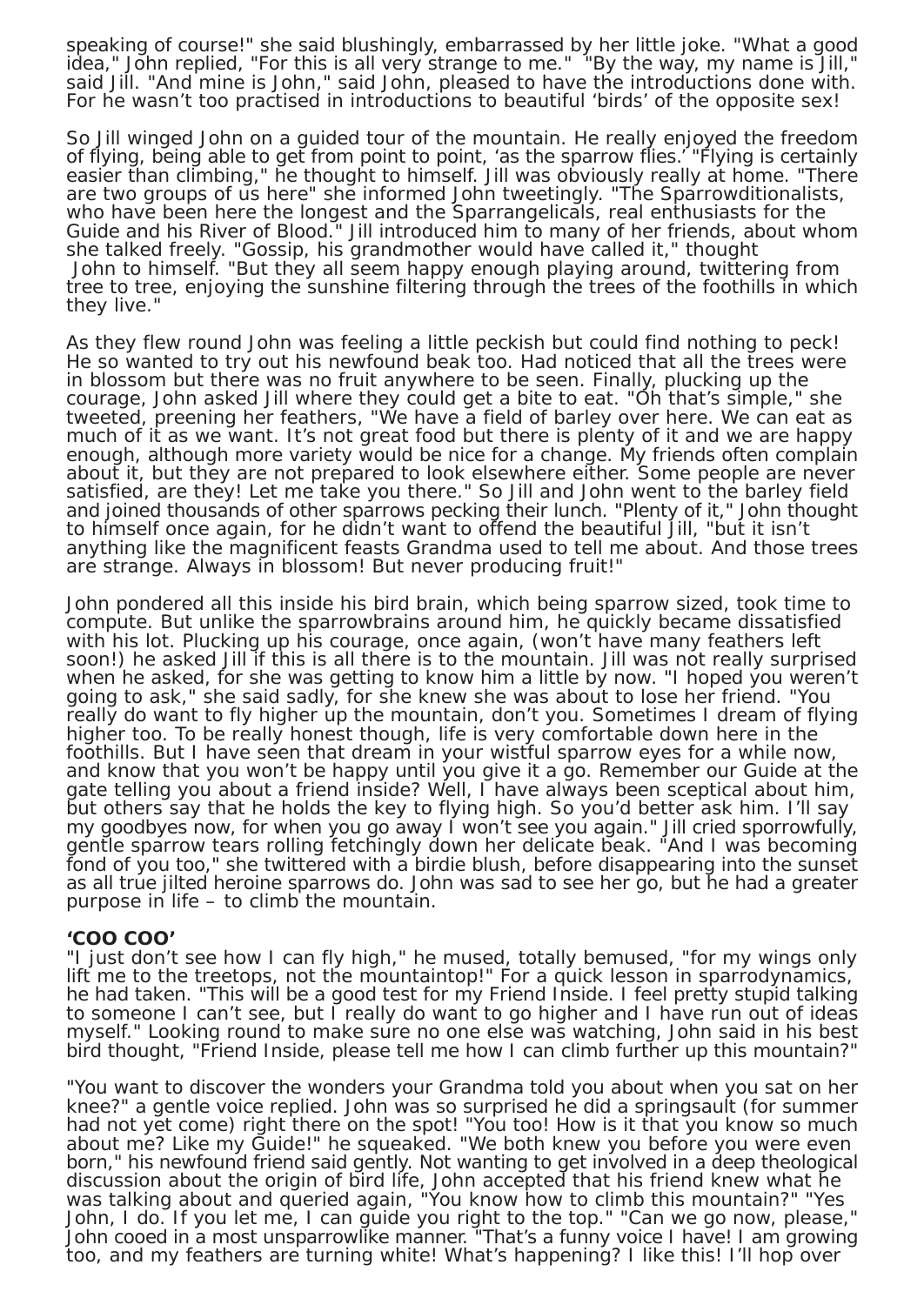to the 'looking pool' and see my reflection in the water!" "No need to, John, for I can tell you that you have been transformed into a dove. You have been prepared to trust me, so now are taking on my image. Spread your wings and enjoy yourself! Fly high, fly on up the mountain!" So John did. Now bigger and stronger, he effortlessly winged his way over the treetops, up onto the mountain itself.

Jill looked on from far below, a tear welling in her misty eye. "Farewell John, I wish I was as brave as you but I am so comfortable here. I just can't make the break. Maybe one day. Maybe......" John didn't hear for he was already flying high above the trees, delighted with the flapping power of his new wings. Up, up and away. He would get to the top of the mountain now! He climbed and climbed, so happy that he had now made it! But soon, feeling tired from exertion and excitement, he spotted a group of doves feeding. Thought he would join them for a well-earned rest and refreshments. He landed, again in a perfect two-point landing, feeling proud of himself for how far he had come. The other doves welcomed him warmly. They were so much more outgoing than the sparrows, although he soon observed that they were also expert at pecking each other too, when

 one got in another's way! But there was even more food here, and it was tender wheat, rather than the tough old barley of his sparrow diet. "Jill doesn't know what she's missing," John thought fleetingly. "But it's her choice." So reinvigorated after a good feed, he decided to take a look around.

There was just a different atmosphere about this place. Not as many doves as there were sparrows but they made so much more noise! So enthusiastic they generally were about life too. Oh yes, there was the odd reclusive bird. Suffering from something called 'spiritual dovpression' the others said. But most happily perched on the local tree branches, cooing about the good life. Noticing green fruit on the trees, John asked his dovecostal friends when the fruit ripened. "We don't know," they said in a chorus. Then each promoted a different theory in a hubbub of noise. But suddenly, there was silence. John looked skyward with the others to see why. For up there, a flock of jet black vultures wheeled around, seeking prey. Several careless doves were not quick enough at getting under cover and were caught in the vultures' trap. The vultures chased them relentlessly until their resistance caved in. They just lay down and died of fright. Dead doves - vulture food! It was so sad to see. He observed the battle of wits going on between the doves and the vultures. Like psychological warfare between two opposing armies. The doves would squawk at the vultures, most undovelike really, and the vultures would counter with their own blood curdling screeching laugh, that harbinger of death so feared by countless generations of desert dwellers. A contest of intimidation. A contest of wills. A phoney, yet ever so real war.

Now John wasn't just a lovey dovey, but really a most astute bird, for he remembered from his plains' days that vultures only fed on the dead. "Why then, did the doves fear them?" He shared his thoughts with his fellow doves, encouraging them to call the vultures' bluff! "We're going to come out of the bush and exert our authority," he cried out to his mates encouragingly. "Remember, 'a bird in the battle is worth more than two thousand in the bush!' The vultures are already defeated! We will call their bluff!" Some decided that John was right, while the majority, as usual in such matters, thought, "He doven't know what he is talking about, or, the vultures will kill us." Or again with dove-like caution, "we will wait and see how he gets on, before risking losing our beautiful white feathers in the battle." Much like the sparrows," John thought to himself. "Enjoying what they have, but not prepared to risk home comforts to fly higher up the mountain. While this place is great, I know there is more, for I haven't yet

experienced all that my Grandma told me about those many years ago, when sitting on her knee. Well padded, comfortable, 'Grandma knees' they were too! Memories, memories!"

So John took his small intrepid band of dynamic doves out to face the vociferous vultures. The vociferous vultures circled above, vigorously vociferating, then dive bombed the dynamic doves. The dynamic doves responded by flying, feathers flapping furiously, fighting fear, up in the air as one, to do battle! They were perfectly dovetailed, one to the other. The voracious, viscous, vocal voices of the villainous, verbose vultures, vaporised vacuously, as the wall of pure white, dovetailed doves rose to meet them! Then the vanquished vultures voluntarily vanished! For they knew that their bluff had been called, that their hold over the doves had been broken.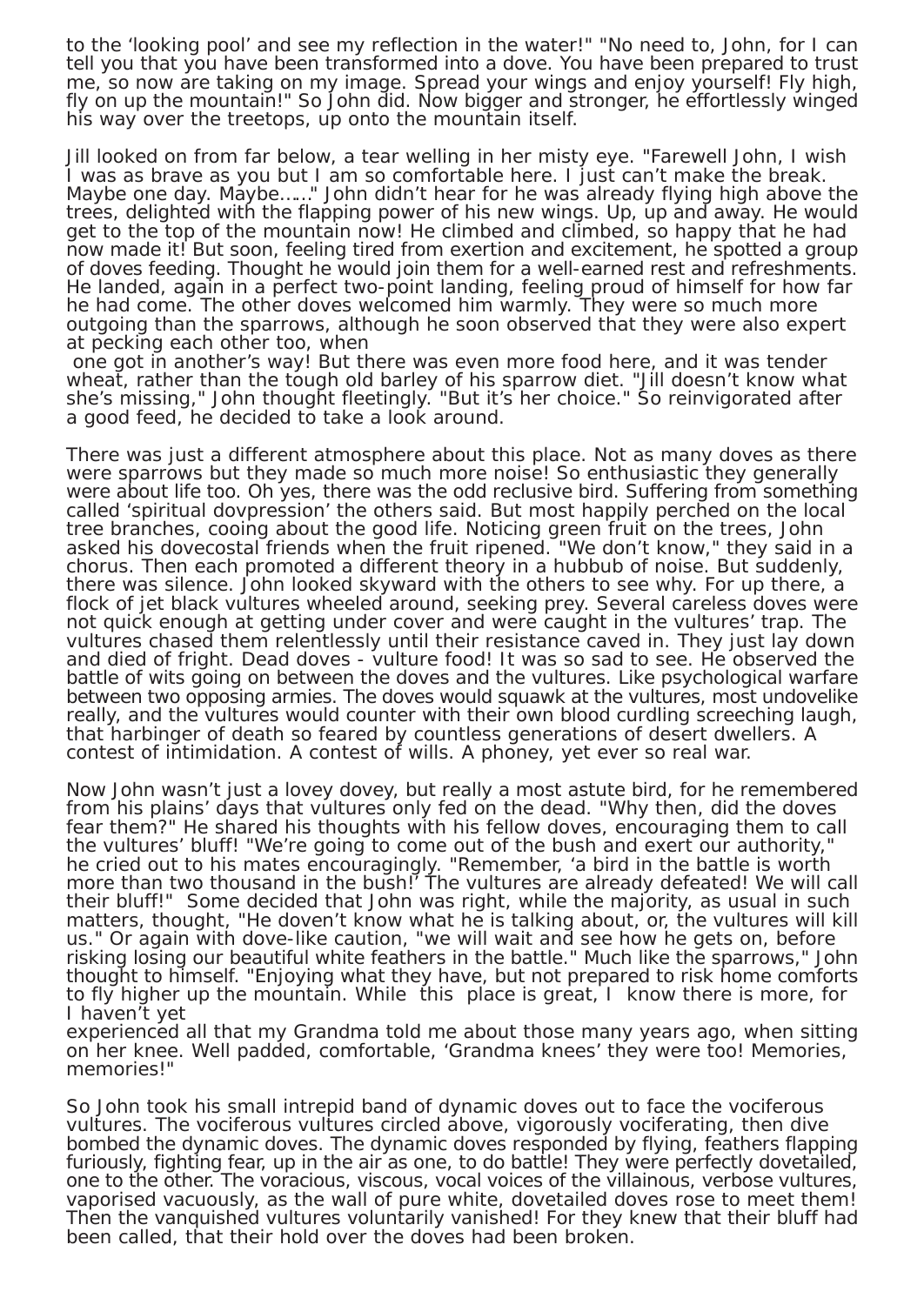Some of the watching doves flapped their wings vigorously in appreciation before flying off to join their victorious friends. Many others however, didn't know quite what to do, now that the vultures had, temporarily at least, vacated the area. In fact, in their heart of hearts, they really yearned for the vultures' return. For they were actually more comfortable with the enemy being there! Some doves you just cannot please! John was philosophical about all this, as he used his birdbrain to mull over the day's happenings. "Didn't happen like this with the sparrows," John thought to himself. "That was because the sparrows were not large enough to interest the vultures," John heard a voice from nowhere reply. Then he realised that the pearl of wisdom had come from his Friend Inside, whom, he had to admit, he had temporarily forgotten, in the midst of the excitement. "Perhaps he can also explain this phoney war," John thought to himself. "Yes I can." John's feathers underwent a rapidly ruffling reaction, now fully understanding that his Friend Inside could hear everything he was thinking. "That's okay then," he thought with relief, preening himself back to normality. "This place is certainly different to the one I grew up in. But I wasn't a bird in those days either! This mountain is surely a world apart." Yes, John was at last starting to attain a 'bird's eye view' of the world.

#### **'SOAR SOAR'**

"You are at last starting to understand the mountain," his Friend Inside exclaimed encouragingly. "The real, eternal world, is not back down there on the plains in the cities you came from, but here, living as a bird of the

 Spirit, on the mountain of God. As a sparrow, you were limited to the foothills, small, one amongst millions, yet even there, you were known by name. You wanted to fly higher. This I made possible by transforming you into a beautiful dove, with the ability to soar further up the mountain. But I know your heart's desire is to fly higher still. That was proven today, when by overcoming the vultures of sin, you earned the right to move up into the very mountaintops of God. Do you want to go?"

John took just two tweetseconds to come up with his answer. "Yes, Friend Inside, you know I do. My favourite Grandma stories were those about soaring over the mountaintops, overseeing everything happening on the mountain, while fellowshipping with the Lord of the Mountain himself. But I know that I can't go any higher as a dove, for the rarefied air will not support my weight. I place myself completely in your hands, or wings, as the case may be!"

At that very tweetsecond John underwent a further miraculous transformation. His wings grew and grew and grew until he had to squint to see his wingtips! Not only had his wingspan wonderfully widened but his plumage too, glistened, the purest white reflection of the sun's supernatural glory. The doves standing nearby appeared positively dowdy by comparison! Now too, he was able to peek over that annoying rock that had previously blocked the sea views from his favourite preening perch! "A new perspective on life," he thought airily, before glancing down to find out why. Seeing his now massive masculine legs, John exclaimed, "Better than I could ever have hoped for stonelifting in the gym!" Then the 'piece de resistance', for he was a bilingual bird. His designer claws! Sensational! So beautifully, yet powerfully sculptured for maximum grip and clutching power. Their razor sharp tips would tear a vulture to shreds in an instant. Yes, John was now a fantastic, fully-fledged, flying eagle machine! He knew that at last, he was going to be able to soar to the mountaintop to experience for himself, his childhood dreams.

"Thankyou, Friend Inside, for making my dreams come true," John glowed in ecstasy. "I am eternally in your debt. Whatever your desire is for me to do, I will do." "I know," said his now, Best Friend Inside, "for obedience was the single condition necessary for your transformation. You could only call the vultures bluff by trusting me to get you through. As an eagle, you shall now soar to the very mountaintop, just as your Grandma did those many years ago, there to dwell with the Lord of the Mountain. The light now radiating from him dazzled John's dovecostal mates. Some asked how they too could become eagles. "Obey your friend inside and overcome the vultures" John stated in his newly acquired, deep and authoritative eagle voice. Some flew away eager to earn their 'eagle wings'. The not so silent majority however, were as we have come to expect by now, content to carry on in their own comfortable, established ways. Being strictly honest, they didn't really believe, in their deepest of dovehearts, that they could put the vultures to flight anyway, in spite of all their boisterous bravebeak bravado. Besides, they would quite miss them if they weren't there! Saddened by once again having to leave birdmates through their lack of desire to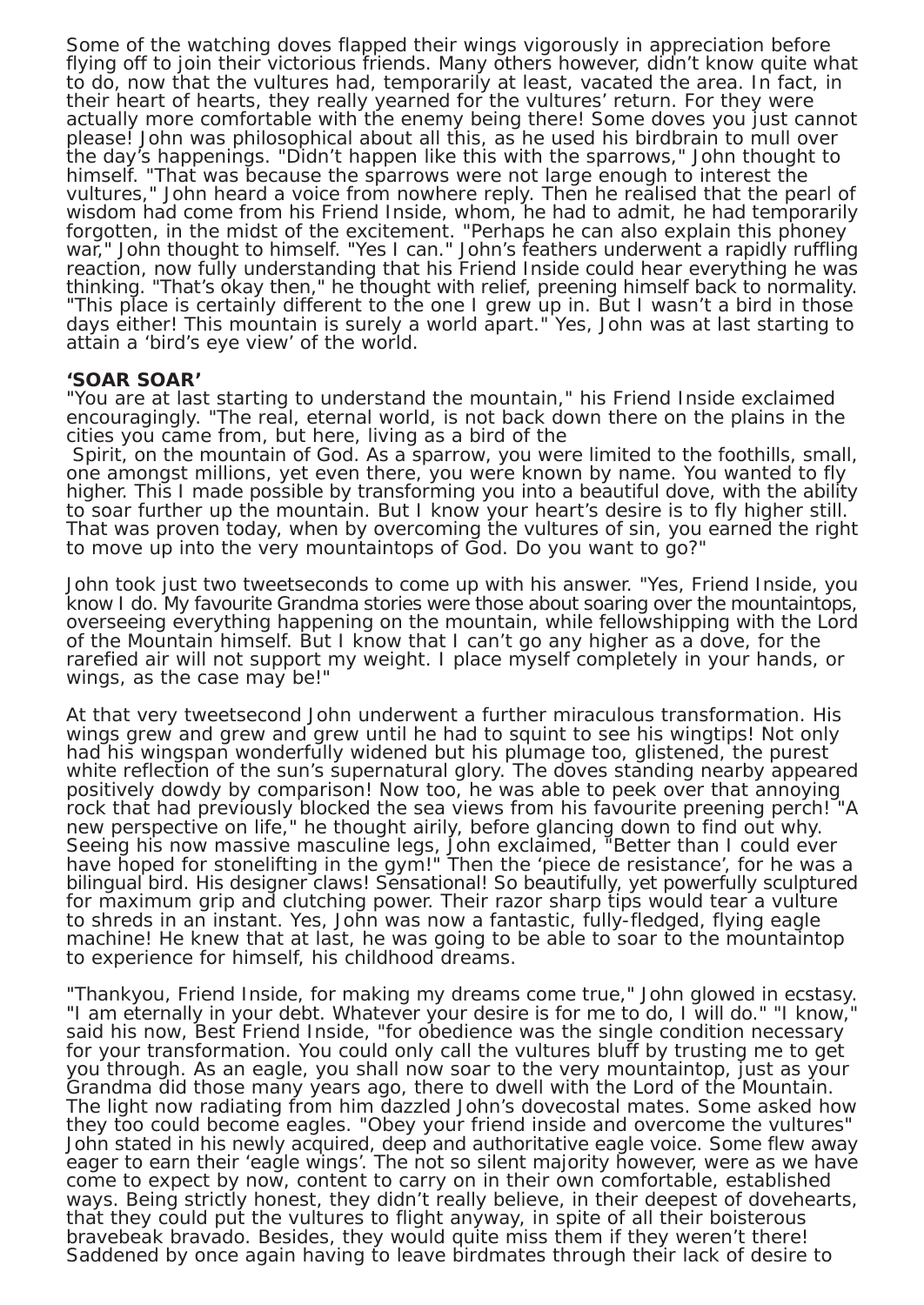seek the mountaintop, but wanting more than ever, to fulfil his dreams, John majestically flapped a fond farewell, before flying off to discover the magnificence of the mountaintop.

As he soared John made an amazing birdynamic discovery! No longer did he have to flap his wings harder to fly higher, for now he could just soar, gliding free on the gentle eddies and currents the mountain wind provided. So effortless, yet so much more effective! Flying was now so much fun! "Thankyou Best friend Inside" he yelled victoriously, "I have eaglely awaited these wings for such a long time! Now I can be a soldier in the Taberneagle Army!"

Higher and higher he soared, enjoying the amazing freedom he now had, to go wherever he, or rather his Best Friend Inside, pleased. For John knew that without his friend's help and ongoing guidance, he could not possibly be flying high today. John cast his 'eagle eyes' round as he flew.

 Then, as the recipient of a severe shock, he momentarily folded his wings in disbelief! But free falling like a stone towards a squelchy end rapidly revived our eager eagle! Wingly equilibrium was urgently re-established. "Phew, that was too close for comfort! I can't believe my eyes! My inherited short-sightedness has disappeared! I can now see everything! I can even recognise my old sparrow friend Jill right down there in the foothills. Brings back some memories, that does! Still down there playing with her friends, just as I left her. Oh Jill, you are missing out on so much!

"Your 'eagle eyes' are for a purpose," reminded his Best friend Inside. "For you are to protect all my birds on the mountain from the vultures, my friend." Now not particularly being a 'culture vulture', John was delighted with this new responsibility, for he felt so protective towards his old friends,

 wanting to encourage them to climb and experience the freedom of the mountain top, as well. So vigilantly victimising, villainous vultures, would be his pleasure! For John could now clearly see the insidious control the vultures had over the bird life of the mountain.

Needing a bit of a break, John alighted in one of the many trees that graced the upper mountain slopes. Immediately he could see that these trees were covered with the most delicious looking, mouth watering, ready to eat fruit that he had ever seen in his life. Taking his first bite, John discovered 'eagle heaven', for he had always liked his food. This fruit was just so much better than the barley and wheat he had lived on at lower levels. "My old friends just don't know what they are missing out on!"

"That's right," confirmed his Best Friend Inside, "for this is my fruit, the fruit of the nature of the Spirit you see, available to all who commit themselves fully to me. Eating of this fruit will satisfy not just your bodily needs but your whole being. For there was a time many, many years ago when the whole earth was full of trees such as these and this fruit was available to all mankind. But man was not content to merely live in paradise. He wanted to control it, to be the master of his own destiny. As if you could improve upon perfection! The Lord of the Mountain gave him his wish and you lived the results before coming to the mountain, successfully managing to turn gardens into deserts. As you remember from your days on the plains, mankind has had to fight weeds, bugs and disease and sometimes, other people, in order to eat. So the Lord of the Mountain removed himself from this mess, requiring mankind to seek him by coming to the mountain, entering over the bridge of the Guide. To be set apart from the world, by being transformed into a bird. As you have experienced John, in your progression from the foothills to the mountain peaks, two further major transformations are required to adapt to the new conditions experienced as you fly higher. For the trees of the fruit of the Spirit will blossom in the foothills, will pollinate and grow fruit in the middle reaches but will only ripen to full maturity on the mountain tops, under the pure light of the Lord of the Mountain, in the glory of his 'Son.'

For it saddens me John, to see the blossom of the sparrows, promising so much but failing to pollinate. They accept me in their minds only, but their heart and will are far from me. But I have still provided barley for them to eat. The doves have allowed me to pollinate their fruit by accepting me in their heart as well as their mind, but sadly, their fruit will n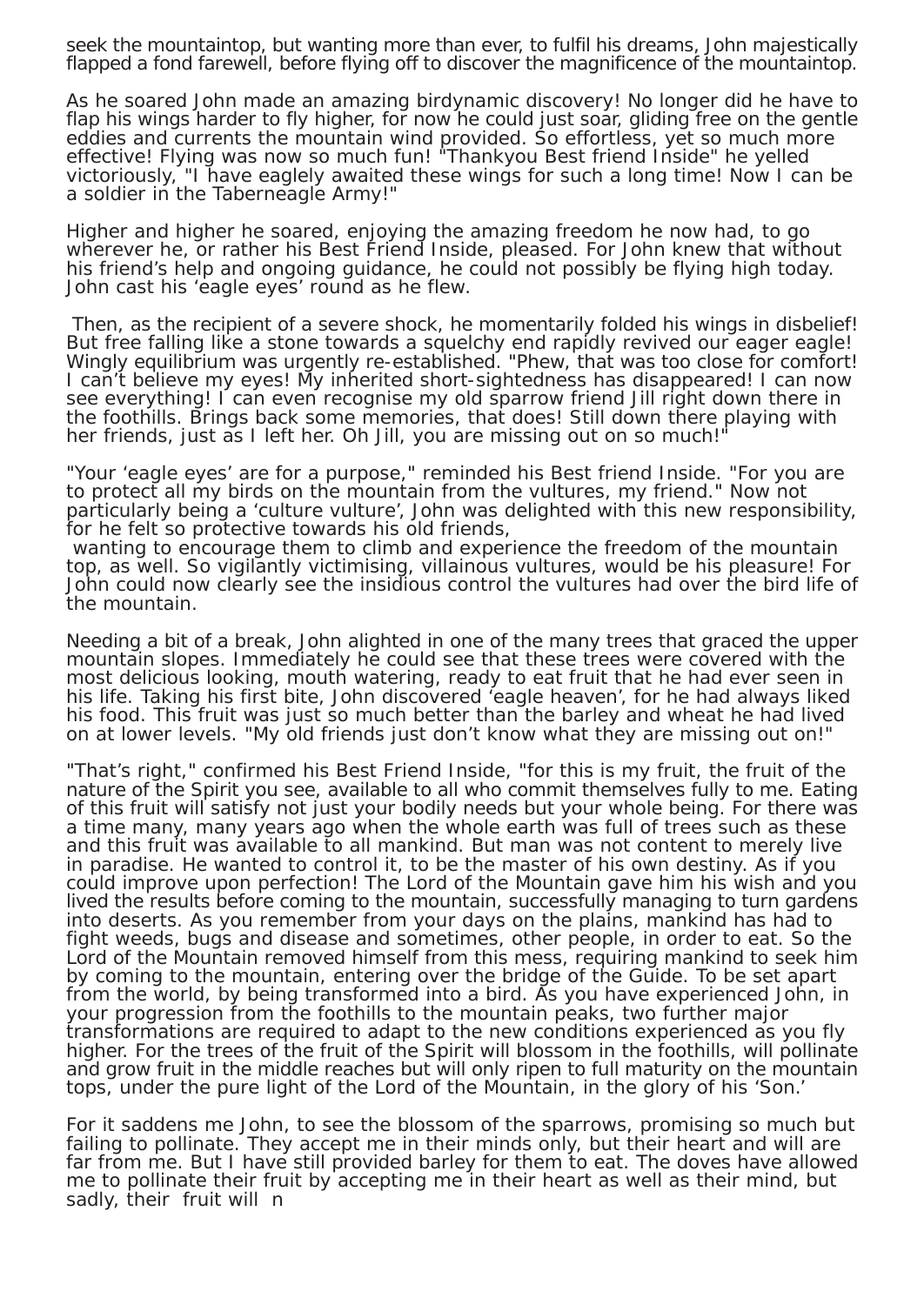### ever ripen. But I

have provided them with wheat to eat. For you must understand, it is not until I am given mind, heart and will, as you have done, that the sonshine will ripen your fruit. Sadly, so many sparrows and doves think that if they do good works for me, they will produce ripened fruit. But ripe fruit only comes from the sonshine of submission and obedience.

It was amazing how so many of the things that John had often wondered about were being clarified. It was as if he was getting closer and closer to the origin of the voice. The more he listened and obeyed, the higher he soared. He was rapidly becoming 'in tune' with his surroundings. This both thrilled and puzzled him for something was definitely different up here. "What is it?" John asked his Best Friend Inside. "You are becoming as one with us," he replied. "With us?" John questioned. " Yes, with us. For we are three. The Guide who made the pathway for you to enter the mountain kingdom and who has been keeping his eye on you all the time you have been here, myself, your Best Friend Inside, and the Lord of the Mountain, to whose plan we operate. The higher you soar, the closer to us you get, the more like us you become."

Somehow now, it all made sense to John, for he had experienced it. He now knew though, that it was impossible to understand, before coming to the mountain. Even as a sparrow and a dove, this 'mystery' was only partially understood. But as he became more in tune with his Guide, Friend and Lord, so the unity and purpose of the intimate relationship they shared, gelled in his birdbrain. And, even more amazingly, it was a unity of purpose into which he also was now absorbed. As if they were all one! Incredible!

John, now comfortably settled high up on a rocky crag, designer claws anchored to the rock, suddenly realised that he had not seen many other eagles up there with him. In fact, if it had not been for his Best Friend Inside, he would have felt positively lonely! There had been a few off flying in the distance, but it did seem rather a solitary lifestyle he was living. Still, it was far more satisfying than his sparrow and dove days. For he now knew what his Grandma had meant when she told him how she had felt to be at one with the mountain.

The views were magnificent and flying a dream with the latest developments in advanced birdynamic eagle wing engineering. John had been able to make many 'kills' in birdfights with the black vulture squadrons whose weaponry was no match for the superb fighting machine he now was. His telescopic eyesight, speed, manoeuvrability and designer

 claw armaments spelt instant destruction to the opposing vultureforce. He remembered how he had found them to be all bluff and bravado in his dove days, no match even then, for a unified, dovetailed doveforce. But getting the doveforce to fly in formation under a single dovemander was the problem! With the Taberneagles however, it was as if the vultures knew that defeat was inevitable. After an initial short show of bravado they would quickly 'turn tail', trying unsuccessfully to escape their inevitable fate. "But there are so many of them," John thought to himself, "far more than us few eagles can annihilate by ourselves." As he mused, the sun set. Now tired, John in good eagle fashion, rested his head comfortably on his left wing, ready to take his 140 nightly eaglewinks. The end of another fulfilling day. He slept soundly, for vanquishing vultures is a tiring business.

### **'TRUMPET CALL'**

At 132\_ winks John was not so rudely awakened by the blast of trumpets coming from the highest reaches of the mountain. The sound was a 100-decibel blast to him, for he was near its source. Further down the mountain in Doveland, it still registered 60 decibels, sufficient to wake all but the heaviest sleepers amongst the doves. In Sparrowland too, a more gentle 30 decibels reverberated, bringing to life many but by no means all, the residents.

"What is that sound!" John exclaimed, as he awoke. He listened more intently. The trumpet calls resounded, "Holy, holy, holy is the Lord of the Mountain. Prepare yourselves for the return of the Lord." "Wow!" thought John, "the day of promise is about to come, the greatest of all days when we will be able to fly to the very top of the mountain!" An air of excitement and anticipation descended upon all the eagles, many of the doves and some of the sparrows. The remaining doves and sparrows got quite angry, for all they heard was a loud noise that startled them out of their very pleasant birdreams, a mite earlier than they desired.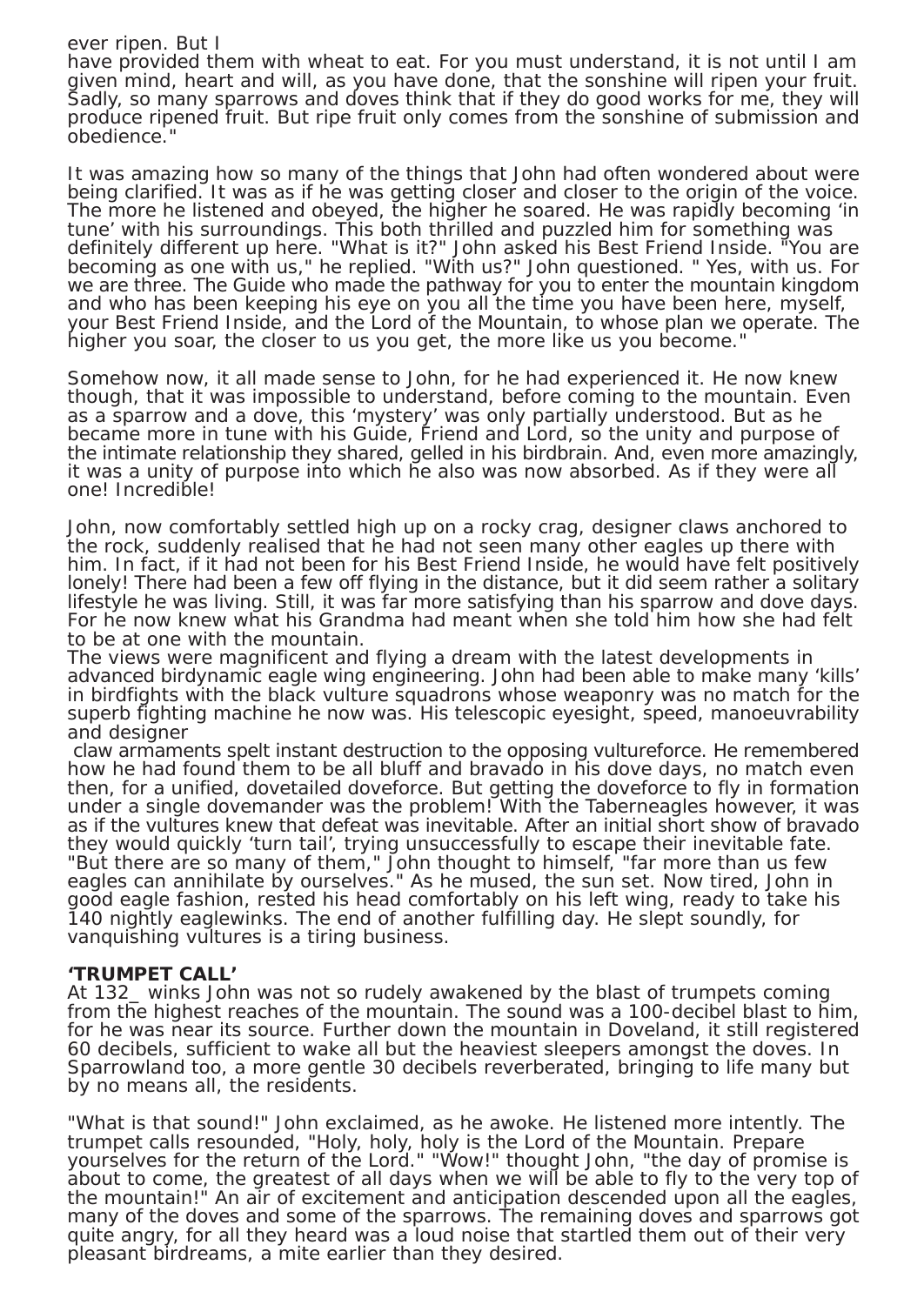Amongst all those who heard the voice in the trumpet, there was an urgency to fly higher and higher, into the very presence of the Lord of the Mountain himself. John stretched out his eagle wings and took off to soar to the mountaintop. As he did so, he found the other eagles he had previously only seen from a distance, joining him. It was great to be in the company of other eagles. They immediately bonded as one.

Further down the mountain in Doveland, there was a great clamour, for many more doves now desired to scale the heights of the mountain too. The vultures wondered what had hit them, being attacked by clouds of dovetailed doves. The Friend Inside all of them, was kept working flat out as more and more doves were prepared to place themselves fully in his hands. Transformations from dove to eagle now became commonplace sights in Doveland. John's Best Friend Inside was now busier than he had ever been! He was so happy, well able to cope - no problem. In fact he had been looking forward to this time, right from the very beginning.

In Sparrowland too, there was considerable activity, as numbers of sparrows were blasted out of their complacency and sought to fly higher. John's former friend Jill, was one of the ones galvanised into action by the call of the trumpet. "Interestingly" the Best Friend Inside observed, "many sparrows are now more motivated to soar than lots of the doves. They will not need to spend too long in Doveland before becoming eagles. Will surprise and shock some of the older, more self satisfied doves, I am sure!"

With all this upward activity on the mountain, a strange phenomenon gradually started to take place. For as all these birds started to fly upwards, more and more light reflected from their transformed whiter and larger wings. This reflected light began to shine as a giant beacon over the cities of the plains, even reaching those places furthermost from the mountain. The citizens of the plains were either attracted or repulsed by this supernatural light. Large numbers of people flocked to the mountain where they were now more than willing to accept the free toll the Guide offered to enter the mountain, to cross over the cross shaped bridge. No qualms about the 'life price' to climb the mountain either. Never in all history, had so many people crossed the bridge in so short a time. Both the Guide and the bridge were well up to coping with the influx. "Although I would have built the bridge for just one person to cross, this influx is the fulfilment of the promise made to me by the Lord of the Mountain before it all started," the Guide thought thankfully to himself.

Amongst those people who remained on the plains, lawlessness and war now broke out. They tried their hardest to stop others seeking the mountain, being possessed by the vultures of the plain, but they were not successful, for those on the journey to the mountain seemed to have a hedge of protection around them. The trumpeting from the mountaintop continued daily for six days.

## **BIRD CRIES**

As the sound of the trumpets faded, the wind came up, a gentle zephyr at first, much loved by the doves but ignored by the sparrows. Gradually the puffs of wind increased in intensity, penetrating every nook and cranny and every bird on the mountain. There was no way to avoid its effects. All the

old hiding places where smart birds would go to get out of the wind when it blew too strongly for their liking, were penetrated by this new wind. A wind of repentance from which there was no escape.

As the wind grew in intensity, so a new noise arose from the mountain. Almost imperceptible at first, the cries of the birds gathered in strength as a wave forming on the ocean, increasing in size and power before inevitably crashing on the shore in a thunderous cacophony of conviction and repentance. Plaintive sparrow cries intermingled with the louder grief of the doves. There were even a few screams from the eagles, as all remaining impurities were expelled from their bodies. For the eagles had already partially experienced this phenomenon, before being awarded their eaglewings. As the wind penetrated feathers, right into the very bodies and hearts of the mountain's birdlife, multitudes of bird tears flooded to the ground and streams of repentance flowed down the mountain into the Blood Red River of Sacrifice that the cross-shaped bridge spanned. A more powerful intermingling of the blood of sacrifice with the water of sanctification had never been witnessed throughout all history. The birds were being purified, as was required by the Lord of the Mountain.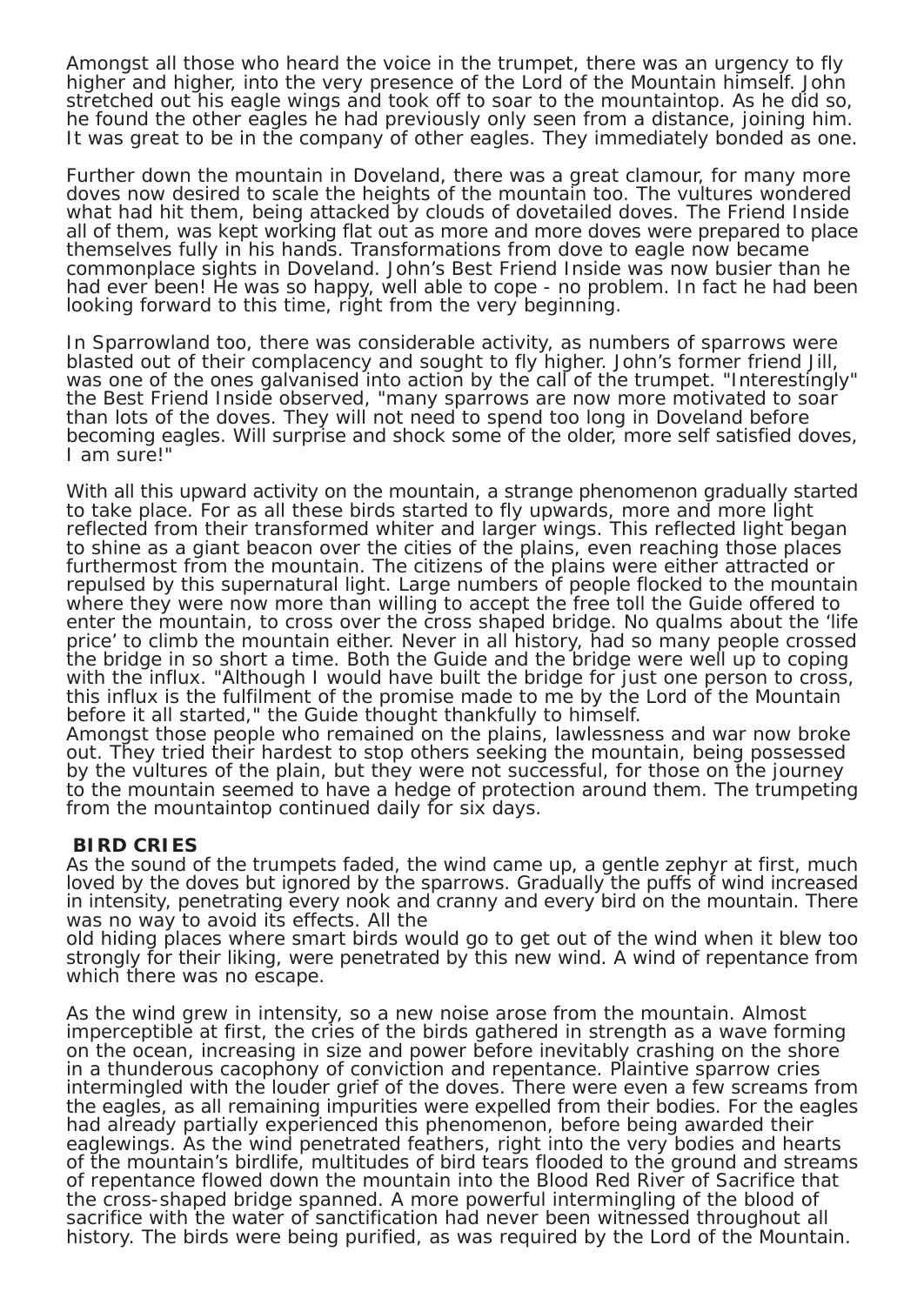However this cleansing windstorm was not welcomed by many of the sparrows and doves. The wind was too strong and there was no longer anywhere to hide. Large numbers now looked longingly back to the plains from whence they had come, for they had had enough of this strange land. The pleasures of the plains now seemed so much more attractive. So these birdsliders flew back over the river, upon landing on the plains, to become humans once again. The Guide was very sad to see this exodus, for he had given his very life for each one of them. But he also realised that the sounding of the trumpet heralded a time of great upheaval, a time when the strength and penetration of the wind would cause many doves and sparrows to leave the mountain. Returning to the cities from whence they had originally come, many became the bitterest critics of the ever-increasing birdlife on the mountain.

And as usual, there were those who toughed it out, digging in their claws, determined not to lose that which they had, but too fearful to let the wind change them. What a sorry sight they made, indeed.

At the mountaintop however, the scenario was completely the opposite. For John and the other eagles, having adapted to the new intensity of the wind, were perfectly equipped to take advantage of these new conditions. For they were able to go with the flow, joyfully taking advantage of all the many eddies and currents, making use of the wind rather than being blown round by it, as were the other birds. John too, quickly observed that the air was now becoming thick with 'Taberneagle Squadrons,' for the windstorm had caused many sparrows and doves to desire eaglehood, to join the Taberneagle Army and fly high in the sky.

The power of the wind removed all the remaining weaknesses and impurities from John's eagle body, so he and his eagle mates could now soar to the very mountaintop, into the presence of the Lord of the Mountain himself. It was a place that until now, no bird had been able to reach, for the uplifting wind of the Spirit had not blown to these heights before. Yet, as he reached the summit, John saw that one had been there before him and was now waiting for him to land on the mountain peak. Yes, it was the Guide who welcomed John as he landed. He was the one who made this journey possible, who had pioneered the way. "Well done, my good and faithful eagleservant," the Guide said lovingly, "for you have made my return journey to be with the Lord of the Mountain worthwhile." And he revealed his name as being 'Jesus'. John's white eagle body glistened, a heavenly, perfected, pure white, for he was now one with the Lord of the Mountain. His life dream had been fulfilled.

But there was still work to be done! For the wind so enraged the black vultures that they all took to the air in furious frenzy. They knew that this was their last chance to do battle with the doves and even the sparrows. The Guide saw all that was happening and ordered his Taberneagle Force into action. With a mighty roar, the eagles descended to take on the vultures one last time. The vultures concentrated their attacks on the doves and fought the sparrows too, for they knew they could not defeat the eagles. The battle raged over the entire mountain, claiming many sparrow and dove casualties. The eagles spearheaded the fight. Inevitably though, through the preparation the Guide had done on their behalf, turning them into lean, mean, eagle machines, every last vulture was either slaughtered or captured, including the Field Marshal of the vulture forces himself, one Satan by name. Satan's forces were an-eagle-ated. There was a huge victory party on the mountaintop as the wind stilled, having fulfilled its task. The Taberneagle Army finally reigned supreme on the mountain.

#### **THE LAST TRUMPET**

On the seventh day there was a new trumpet call – the trumpet call of victory, blown by the Guide - by Jesus himself! The sound of the victory trumpet resounded throughout all the land, from the top of the mountain to the furthest reaches of the plains. Doves, sparrows and plain dwellers alike - all were stopped in their tracks, mesmerised by the incredible sound. Their attention was drawn to the top of the mountain from where there was a mighty reverberation of wings as the victorious Taberneagle Army, John and Jill amongst them, took to the air with their Supreme Commander, the Guide Jesus at their head. As one, the Taberneagle Army flew off the mountain, spreading out over the plains below. A mixture of fear and wonder overcame the plain dwellers as the eagle army approached.

Passing over the river of blood and water called Salvation, the eagles underwent a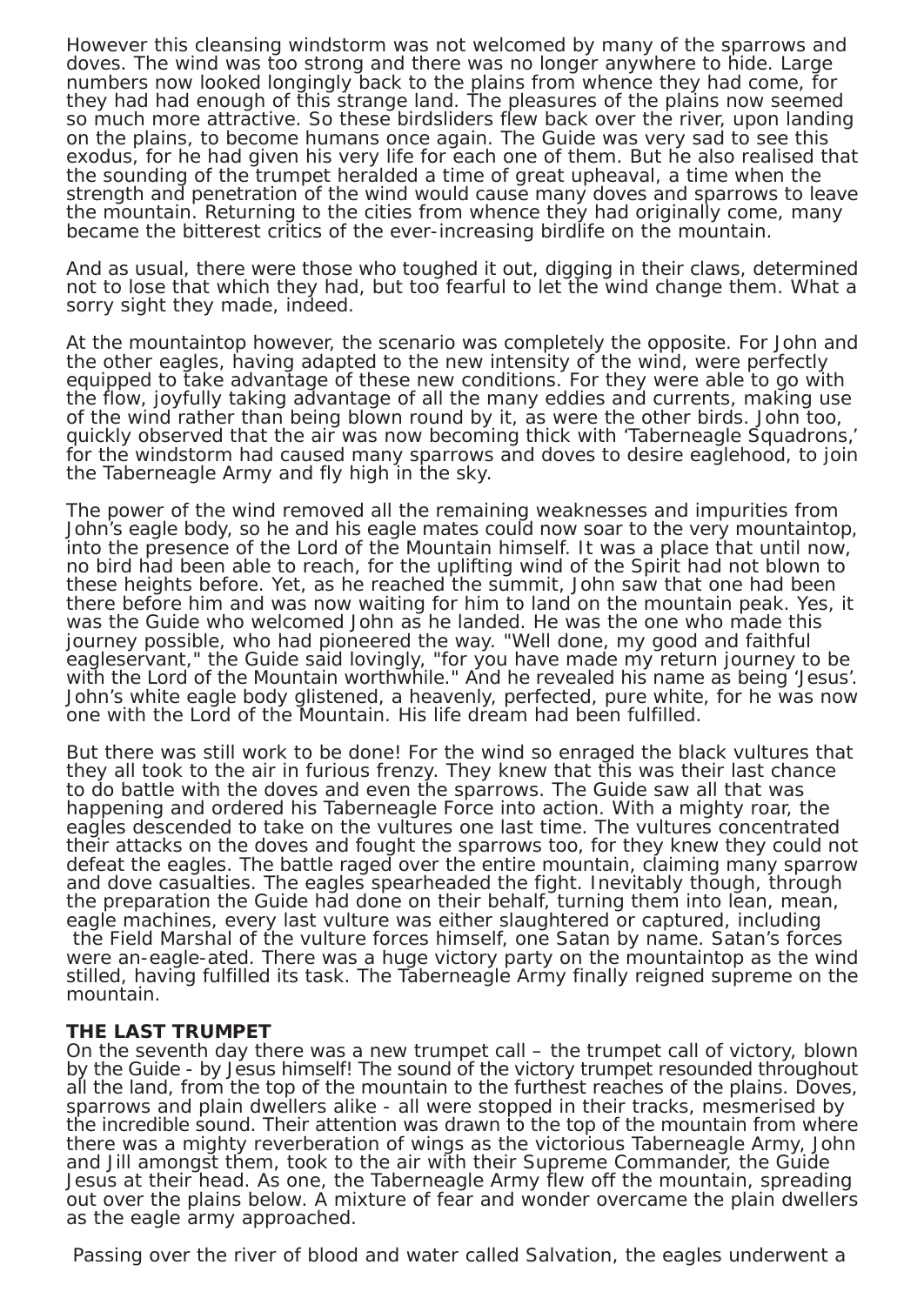bodily transformation. John saw that his body had once again taken on human form. He could still recognise himself, even though he now radiated the glory of God. Looking around, he saw that his body was perfect in every detail. He couldn't believe it. Yes, this body would never again get sick or grow old. It was his, perfect and unchangeable, forever. And what is more he realised with a start, he was still up in the air, flying without wings! Around him too, he saw that the army was now surrounded by hosts of angels, who did need wings to fly! Among them he spotted his angelic friend, the one who had originally guided him to the mountain. John waved out to him vigorously, doing a summersault (for summer had now arrived) in the air, not quite yet having refined the piloting skills necessary for human flight! His angel friend arrived in a flash, to steady him. Yes, his Guardian Angel was still there. John now understood that he too, had been with him all the time he had been on the mountain, keeping him out of trouble when he flew faster than his wings had been designed for. For John had always been a speedfreak, pushing his wings beyond their birdynamic limits! But he was healed of that now!

Yet, the most exciting thing about his body was the glory of the light that shone out of it. Enough to turn night into day! The glory of the Lord of the Mountain was his forever!

Looking down, he could see the people running for cover, for the light was too bright to bear. Jesus gave the order and the victorious army landed on their feet, right through the land. The people now came out of cover, attracted to the light of the individual overcomer arriving to govern their area. The whole Taberneagle Army moved about the land seemingly as one, with automatic communications. No radio transmitters or receivers required here!

Taking a moment or two to get his bearings, John looked out into the distance, momentarily blinking, unable to believe what he saw! For he was still getting used to his new 20/20 vision. He remembered his earlier short-sightedness and could hardly believe the difference! But it was what he saw that truly amazed him. For the fields and deserts that he had remembered were now beautiful gardens, as they had been at the very beginning of time. One vast Garden of Eden! As the people realised what had happened, they too were delighted, for living in a garden paradise is attractive to all.

Equally surprising to the people of the plains was how they all now started to get along well together, no longer having the desire to fight one another. While the people themselves did not understand this new phenomenon, John knew that it was because Satan and his vultures had been defeated, the survivors having been bound and thrown into a bottomless pit from which there was no escape. The ultimate black hole!

Some of the people came to John wanting to know about Jesus and the army, before setting off on their own journey to climb the mountain. But, as usual, most were quite happy to enjoy the gardens and their new, harmonious environment, carrying on with their lives, just as they had always done. Some things, some people, never change! After a few days had passed, John heard a great groaning and gnashing of beaks coming from the direction of the mountain. For the remaining sparrows and the doves had finally comprehended what was happening. The eagles had flown! The vultures had gone! All was peaceful and pleasant on the mountain. While enjoyable for a few days, this relaxed state of affairs had soon got pretty boring really! In desperation, the doves and even some of the sparrows that normally enjoyed the quiet life, asked their Friend

 Inside what had happened. They were told, "The eagles have flown to the top of the mountain where you all were encouraged to go. But you did not choose to leave your home comforts to fly high. The eagles have now attained their reward. To rule and reign on the earth with Jesus for 1000 years. Your reward will come too, but you will have to wait until the end of that time.

The enormity of the situation hit them squarely in the eyes. For they had missed out on the very best that the Lord of the Mountain had to offer. They would live most pleasantly, for the vultures had been defeated, but would have to make do with barley or wheat until the end. Their reward was delayed because of their own actions. "Why didn't we climb the mountain while we had the opportunity" they cried out to each other. For this was the weeping and gnashing of beaks that John heard, as he reigned and ruled with Jesus in the cities far away.